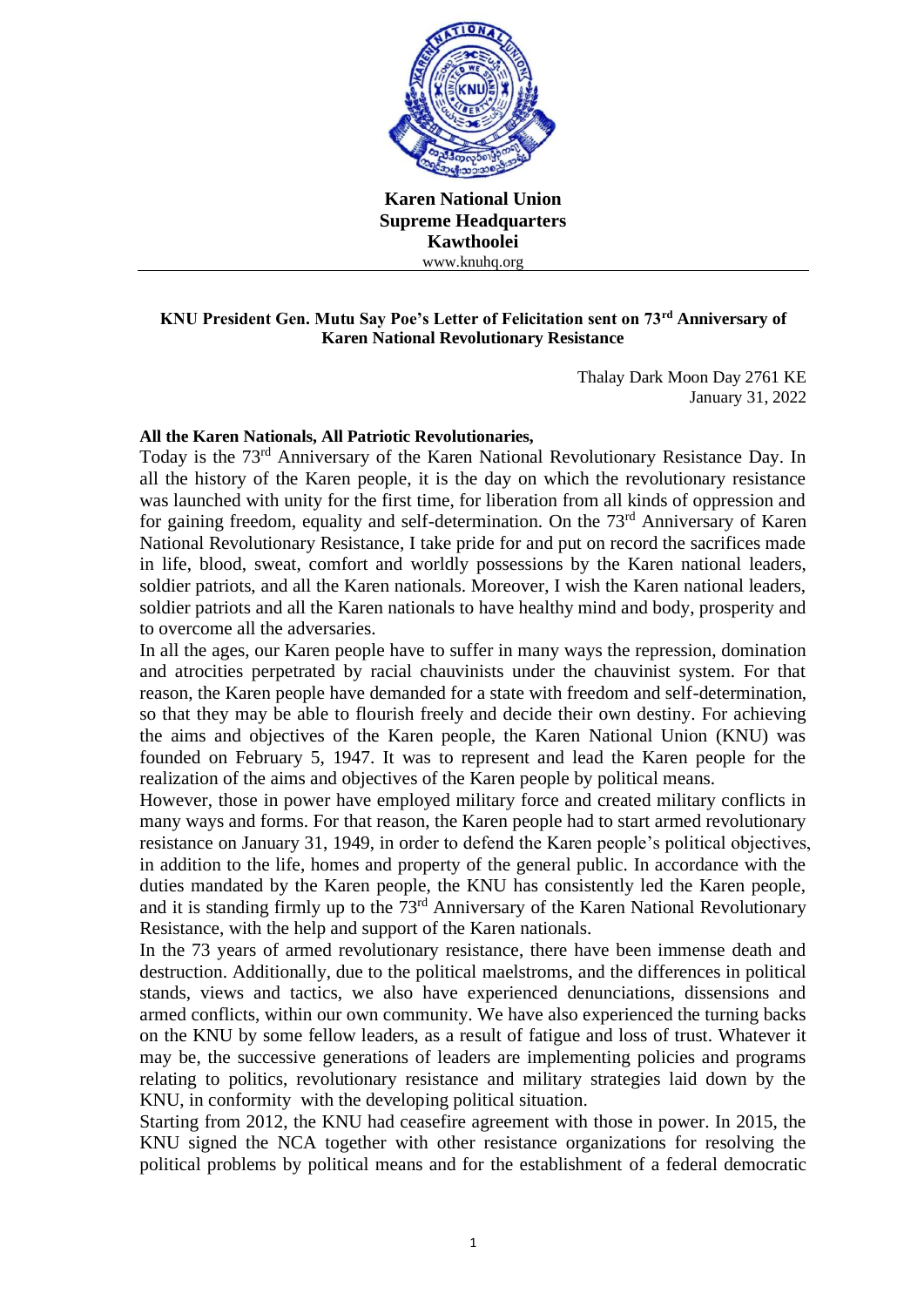Union. However, as equality and reciprocal recognition could not have been realized in accordance with the terms of the NCA, durable ceasefire and resolution of problems by political means could not have been realized. On the part of the KNU, which had signed the NCA, had to strive for finding various means and ways for the realization of the Karen people's political aims and objectives.

Moreover, on February 1, 2021, the top Myanmar/Burman military leaders arrested and detained the state and union level leaders of the country, on allegation of voter fraud, and seized powers by force. As the people and civil servants nationwide, knowing that the seizure of power by force was in deviation of the Constitution, did not accept the seizure of power and staged protests and demonstrations. As the act was an abolition of the democratic norms and standards, and revival of the military dictatorial system, the civil servants staged protests by not going to work.

As a result, the people's protests against the seizure of power became more forceful. Though the people's protests and demonstrations were peaceful, the military by force suppressed aggressively the demonstrators and innocent bystanders by beating and killing by shooting. For that reason, in addition to the political and civil society organization leaders, a large number of youths came fleeing to the revolutionary resistance areas of the ethnic nationalities to escape the violence. Some also have to come for refuge to the KNU areas.

In the previous eras, only the non-Myanmar indigenous ethnic nationalities had to struggle for national equality and self-determination. However, at the present, the Myanmar people from all walks of life - the civil servants, workers and the youths - have gained better knowledge of reality, and they are launching revolutionary resistance for a better future and their development in life, against the political and military programs of the military dictators. In various areas and localities of the country, they have formed what are known as people's defense forces (PDFs) and local defense forces (LDFs), and are carrying out armed resistance to end the military dictatorial system and all kinds of dictatorial systems, and for the establishment of a federal democratic system. As the movement of the people carrying out armed resistance struggle has in some way linked to the KNU, the people in some of our areas, having to face anxiety and dangers to their life, have to abandon their homes and villages, and hide in the jungles.

## **All the Karen Nationals, All Patriotic Revolutionaries,**

The aims and objectives of our Karen people's revolutionary resistance are the abolition of military dictatorial system and chauvinism, and the establishment of a genuine Federal Democratic State, with full guarantee for national equality and self-determination. This goal, in addition to concerning the entire Karen nationality, concerns all the organizations which are striving in the interest the Karen nationality. Moreover, it directly concerns the objectives and interests of every nationality in the entire country. At the present time, we have to face the military dictators who are embracing chauvinism as their core ideology. So long as we have to face chauvinism and military dictatorial system, we would never be able to promote our national attributes, history, traditions and culture for everlasting development. For these fundamental reasons, our Karen nationals, the Karen national organizations and the people in the entire country must vigorously cooperate and strive for the abolishment forever of chauvinism and all forms of dictatorial systems, in addition to the military dictatorial system, and for the establishment of a genuine Federal Democratic Union.

Accordingly, for true peace and development in the Union, the one and only way is to establish a genuine Federal Democratic Union which can give full national equality and self-determination to all the nationalities concerned. I would like to request the